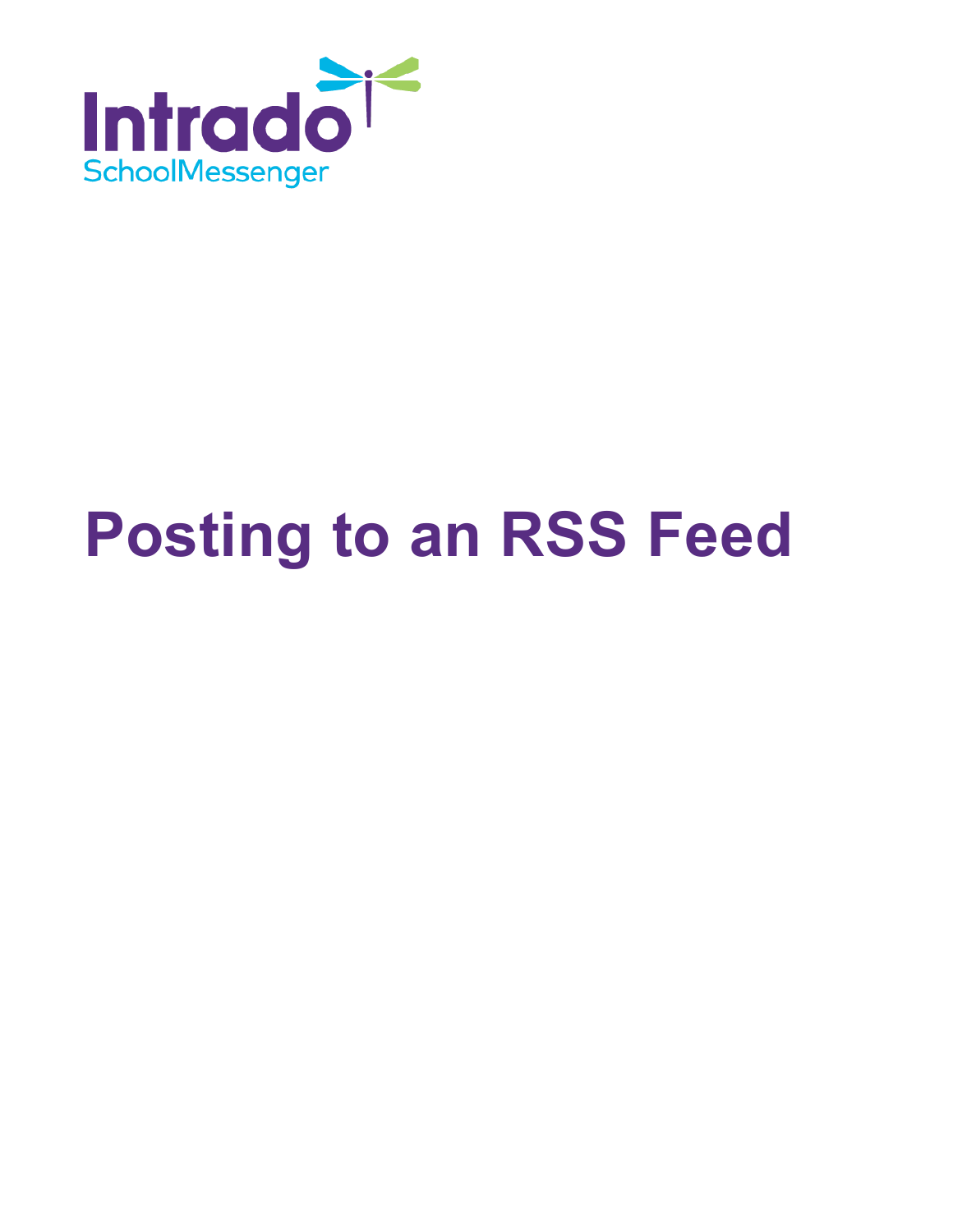

## **Contents**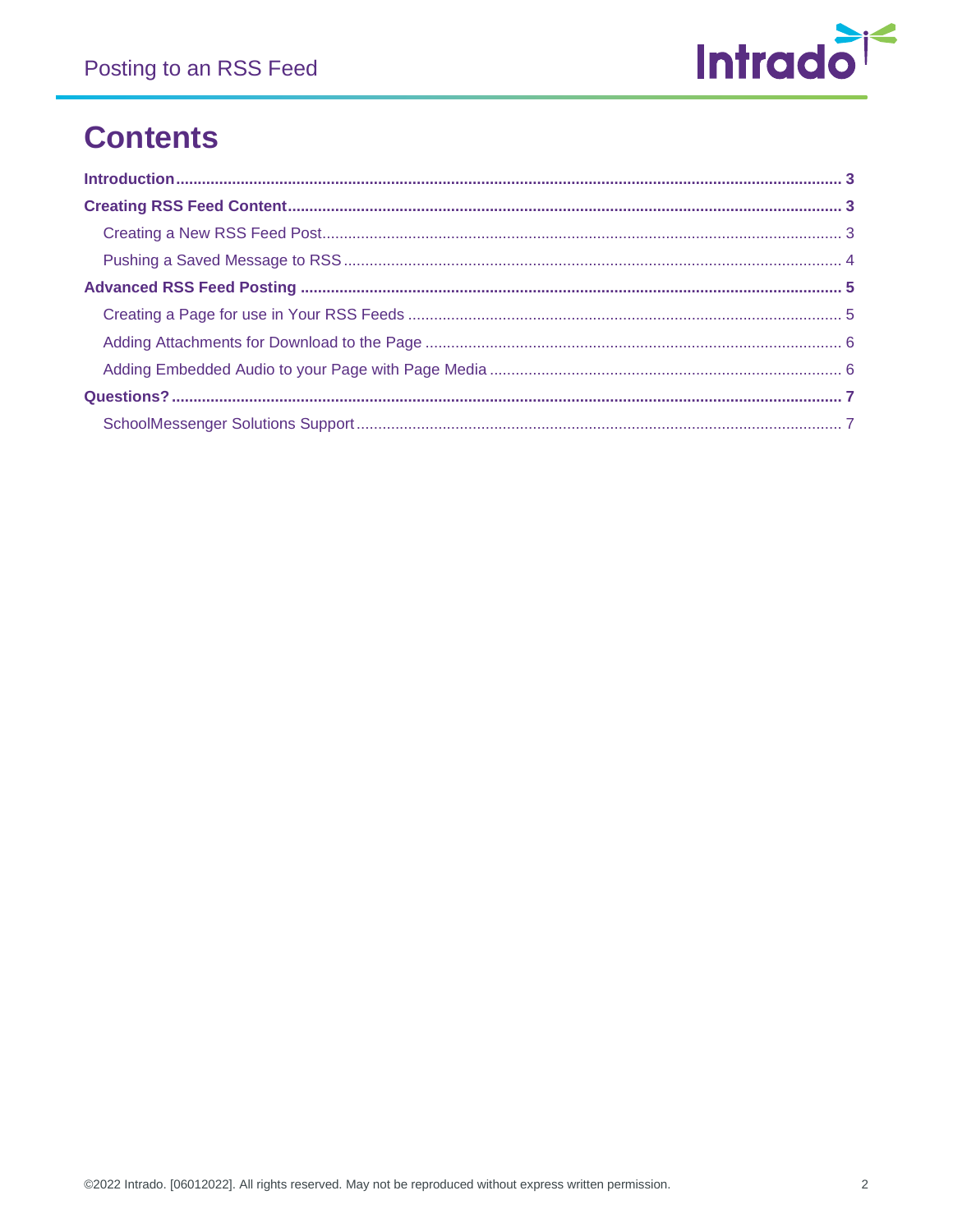

## <span id="page-2-0"></span>**Introduction**

The RSS messaging component allows you to syndicate your messages in RSS feeds which people may subscribe to. Publishing messages to an RSS feed is easy. You can create feed content while creating your other message components in Message Sender or while creating reusable saved messages in the Message Builder.

*Note: This guide will include the steps to post to an RSS Feed, and some advanced options related to that. You will need to know how to create a new broadcast, create messages, and navigate the program generally. Please refer to the online help and guides if you need more information on those tasks.*

## <span id="page-2-1"></span>**Creating RSS Feed Content**

Including RSS Feed content in your broadcast's message is as simple as including any other destination type.

#### <span id="page-2-2"></span>**Creating a New RSS Feed Post**

Navigate to the **Dashboard** tab and click **New Broadcast**.

Fill in your broadcast details as you normally would and then click the **Posts** tab.

| <b>Phone</b> | <b>O</b> Email | <b>O</b> SMS | <b>Posts</b><br>GN. |
|--------------|----------------|--------------|---------------------|
|              |                |              |                     |

Enter the **Title** and type the **Message** you wish for your RSS Feed post to say in the spaces below. Then, click to place a check in the box in the applicable **RSS Feed Category**.

|                          | Reed / Desktop / Push                                                                 |                         |                         |
|--------------------------|---------------------------------------------------------------------------------------|-------------------------|-------------------------|
|                          | Title <b>D C</b> Example RSS Post                                                     |                         |                         |
|                          | Message $\bullet$ Enter your message text below and select all applicable categories. |                         |                         |
| This is an example post. |                                                                                       |                         |                         |
| Spell Check              |                                                                                       |                         |                         |
|                          | Post to <b>D</b> Select channel(s) to post your message to.                           |                         |                         |
|                          | <b>Feed Category Name</b>                                                             | Feed Types <sup>®</sup> |                         |
| $\blacksquare$           | Schedule Changes                                                                      | $\mathbb{Z}$            |                         |
| $\Box$                   | Sports Lincoln High School                                                            |                         |                         |
| $\Box$                   | <b>Sports Lincoln Middle</b>                                                          |                         |                         |
|                          |                                                                                       |                         |                         |
|                          |                                                                                       |                         |                         |
|                          |                                                                                       |                         | Save<br><b>■</b> Delete |

Click **Save**, then continue with your broadcast as normal.

*Note: Just like posting to a social media site, you may attach Page Media to your RSS Feed post. If you know you will be creating page message content, you may want to discuss what will be found at the link attached to your RSS Feed message. Pages allow you to create a web page with a lot more information than will fit in simple RSS Feed content, including audio and file downloads.*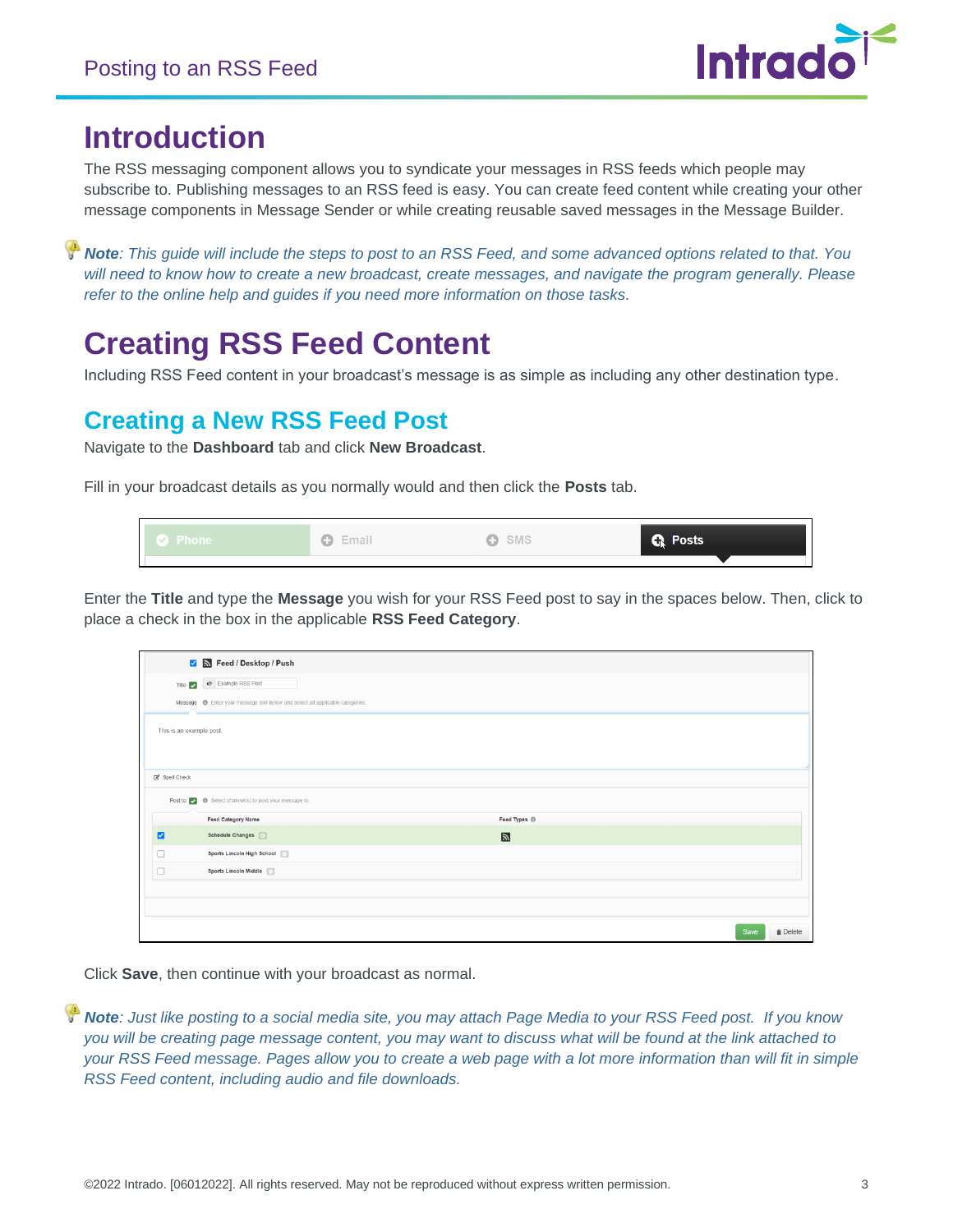

### <span id="page-3-0"></span>**Pushing a Saved Message to RSS**

*Important: Only those features that you have been granted access to will display. For access to additional features contact your system administrator.*

You can also create an RSS Feed component while creating other message content using the Message Editor. To learn more about setting up RSS Feeds, please view the *Configuring RSS Feeds* help documentation.

To use this tutorial, you should first follow the steps to create a saved message. If you have done this, you will be in the **Message Editor** where you can add new content using the **Message Content** grid.

Create a new saved message using the **Broadcasts** tab -> **Messages** sub-tab > **Add New Message** button. Name your message and click **Next**.



Click the **i**con next to the **Feed** in the **Message Content** grid and click **New**.

Enter the **Headline** of the RSS Feed Post, and the **Feed Message**.

*Note: Just like posting to a social media site, you may attach Page Media to your RSS Feed post. If you know you will be creating page message content, you may want to discuss what will be found at the link attached to your RSS Feed message. Pages allow you to create a web page with a lot more information than will fit in simple RSS Feed content, including audio and file downloads.*

|                | Headline Reminder: Event Coming Up                                          |
|----------------|-----------------------------------------------------------------------------|
| Feed Message O | Please remember that our annual LobsterFest is<br>next week.<br>Spell Check |
| Done           |                                                                             |

Click **Done**.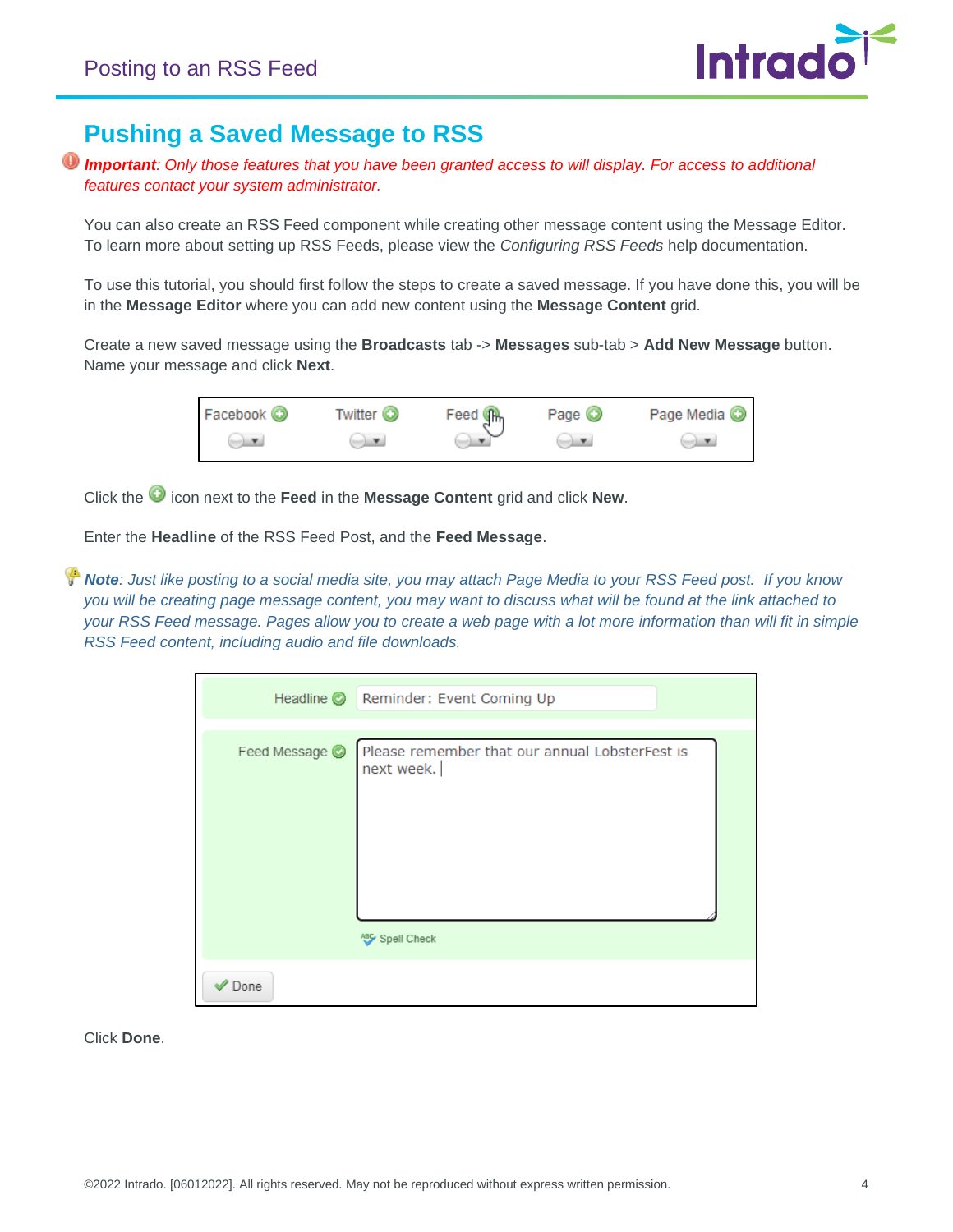

## <span id="page-4-0"></span>**Advanced RSS Feed Posting**

When you would like to share more information than will fit in the limited space of social media posts, Pages are the answer. A Page is not actually a message in the normal sense, rather it is an actual web page that you can make as easily as you can create an HTML email. This feature lets you generate a web page just like you create an HTML email. Your page will be automatically linked to your RSS Feed posts (and other social media posts) via a tiny URL.

Pages also allow you to post files for download. With a page, you don't have to worry about the size of the files like you do with email attachments, making pages a great way to distribute PDFs or images.

You can also embed an audio file in your page using Page Media. The audio file can be the same as the Phone content from your Message Group or something especially created for your page.

This topic covers creating page message content from the Message Editor and its associated features, including:

- Creating a Page
- Adding attachments for download to the page
- Adding embedded audio with Page Media

### <span id="page-4-1"></span>**Creating a Page for use in Your RSS Feeds**

Pages are one of the advanced messaging features that you access by creating a saved message from Message Builder. If you have never used Message Builder, you should review the help and training materials about creating a saved message using the Message Builder to familiarize yourself with that process first. From there, you will be ready to start creating an advanced message, including Page Message Content.

While in the Message Builder during the creation of a saved message, click the **in** icon next to **Page** in the **Message Content** grid.



The **Page Message Editor** will load. Use the toolbar to create your page, much like an HTML Email.

| Page Message @ | 這 10   量 量 量 量 10 10  <br><b>同</b> & Source<br>临梦<br>田 目<br>$\Box$ 24<br>$\overline{\phantom{a}}$<br>$\rightarrow$<br>$\circledast$<br>B $I \cup S \wedge A$ $\cup$ $I_x$<br>Styles<br>$\cdot$ .<br>Font<br>$\cdot$<br>Normal<br>$\check{}$<br>Size + | ▣ |
|----------------|-------------------------------------------------------------------------------------------------------------------------------------------------------------------------------------------------------------------------------------------------------|---|
|                | Content for your page                                                                                                                                                                                                                                 |   |
|                |                                                                                                                                                                                                                                                       |   |
|                | body p                                                                                                                                                                                                                                                |   |
|                |                                                                                                                                                                                                                                                       |   |
| Attachments    | Choose File No file chosen                                                                                                                                                                                                                            |   |
| <b>√</b> Done  |                                                                                                                                                                                                                                                       |   |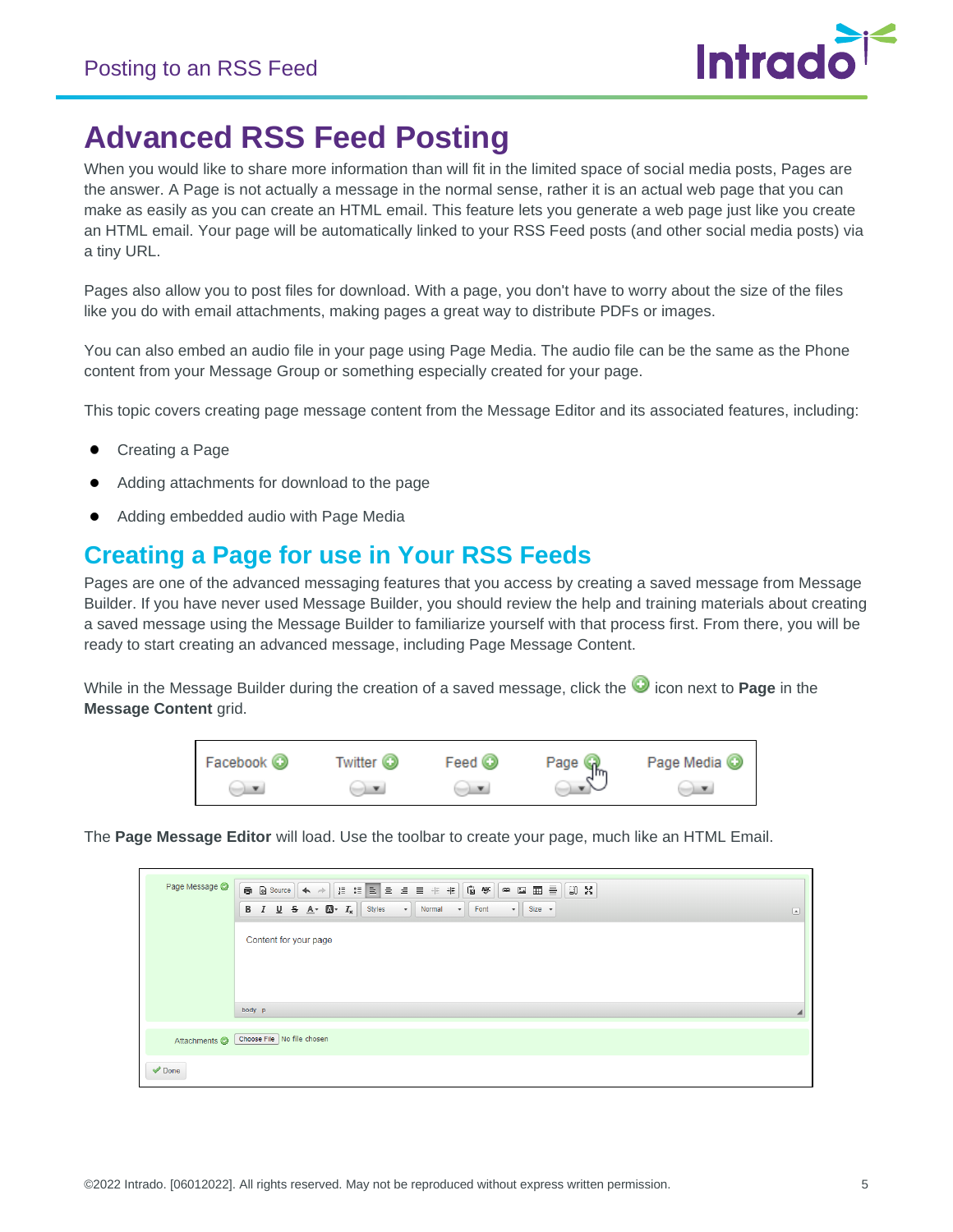#### Posting to an RSS Feed



*Note: If you have already created a content for your message using Microsoft Word and you want to paste that message into the HTML editor, you should be aware that. messages which are copied and pasted from Word (and other sources) contain extra, non-standard, information which may cause your message to not display correctly. The system will automatically remove most of this information for you, but for best results it is better to compose your message using the HTML editor if possible. If you choose to copy from Word and paste into the HTML editor, use the Paste from Word button.*

Click **Done** to save the page content in your message.

If you want to add attachments to your page, like PDF files or otherwise, see the next section of steps.

#### <span id="page-5-0"></span>**Adding Attachments for Download to the Page**

Notice the **Attachments** option at the bottom of the Page Message Editor. You may attach files to your page just like you would with an email. The difference is that when the page is created, these files will appear as links in a **Download** section. This is a great way to distribute files that are too big for email. Attachments to pages are not as limited in size and number as they are for email attachments.

To attach files to your page, click **Choose File** at the bottom of the editor, choose the file, and confirm.

#### <span id="page-5-1"></span>**Adding Embedded Audio to your Page with Page Media**

**Page Media** allows you to embed audio such as your phone message or some new audio file into your page.

After you've created your **Page** and clicked **Done**, go back to the **Message Editor** screen of your message, click the **O** icon next to **Page Media**.

| Facebook <b>O</b>        | Twitter © | Feed $\odot$ | Page <sup>O</sup>        | Page Media C |
|--------------------------|-----------|--------------|--------------------------|--------------|
| $\blacksquare$           |           |              | 7) <b>v</b>              |              |
| $\overline{\phantom{a}}$ | -         | $\,$         | $\overline{\phantom{a}}$ | -            |

The Page Media Editor works just like the Advanced Phone Message Editor, only without the data fields.

You can type a message in the **Advanced Message** field to have it read by a text-to-speech voice, **use Call Me to Record** to have the system call you to record an audio message or use **Audio Upload** to upload an audio file and insert it into the message.